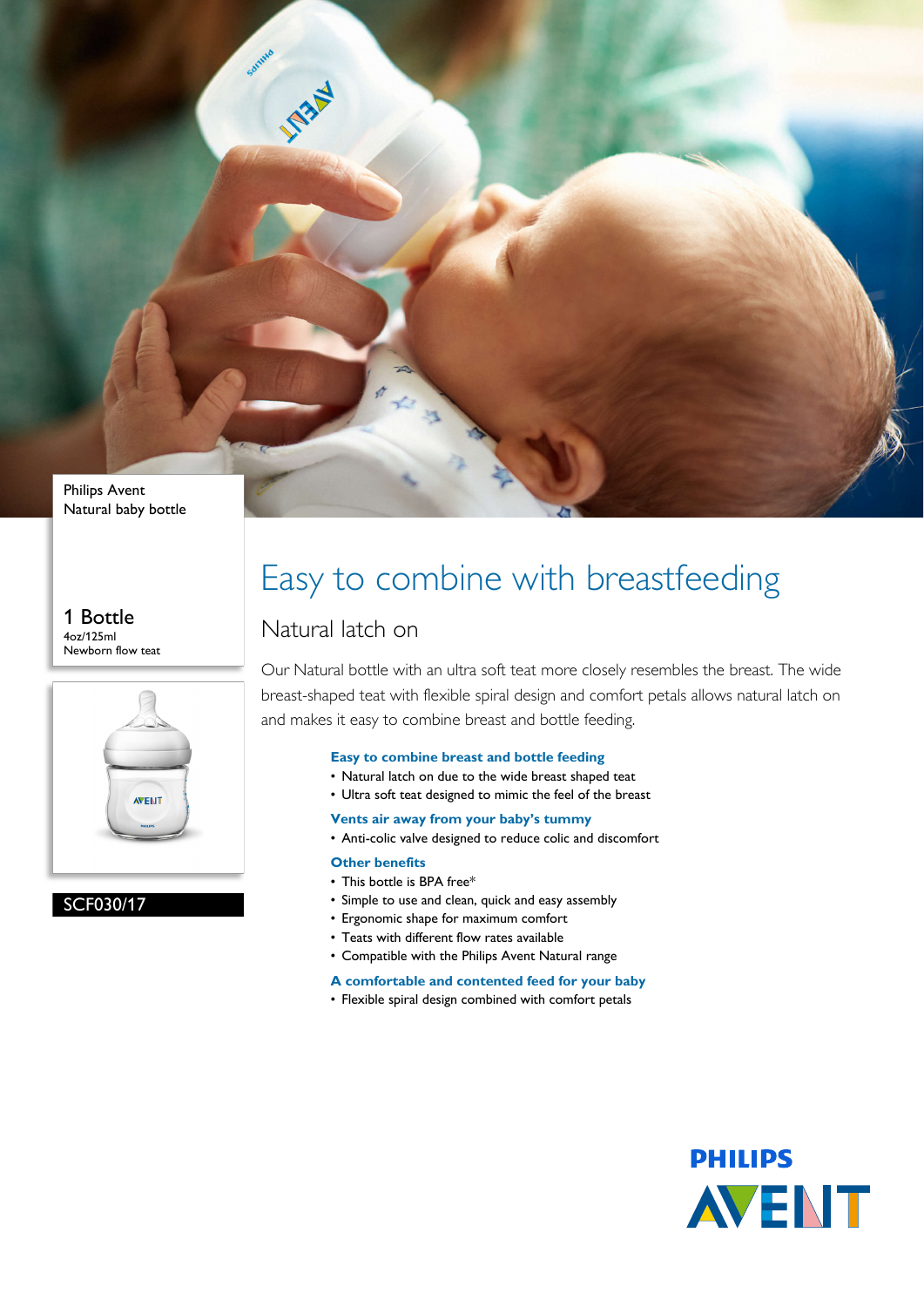# **Highlights**

#### **Natural latch on**



The wide breast shaped teat promotes a natural latch on similar to the breast, making it easy for your baby to combine breast and bottle feeding.

#### **Ultra soft teat**



The teat has an ultra soft texture, designed to mimic the feel of the breast.

#### **Flexible spiral design**



Flexible spiral design, combined with our unique comfort petals to create a flexible teat, allowing for a more natural feed without teat collapse.

#### **Anti-colic valve**



Anti-colic valve designed to keep air away from your baby's tummy, to help reduce colic and discomfort.

#### **Choosing the right teat**



The Philips Avent Natural range offers different teat softness and increasing flow rates for every development stage of your baby.

#### **Ergonomic shape**



Due to the unique shape, the bottle is easy to hold and grip in any direction for maximum comfort, even for baby's tiny hands.

#### **Simple to use and clean**



Wide bottle neck makes filling and cleaning easy. Only a few parts for quick and simple assembly.

#### **Compatibility across the range**



Mix and match our breast pump, bottle and cup parts, and create the product that works for you, when you need it!

#### **This bottle is BPA free\***



The Philips Avent Natural bottle is made of BPA free\* material (polypropylene).

SCF030/17